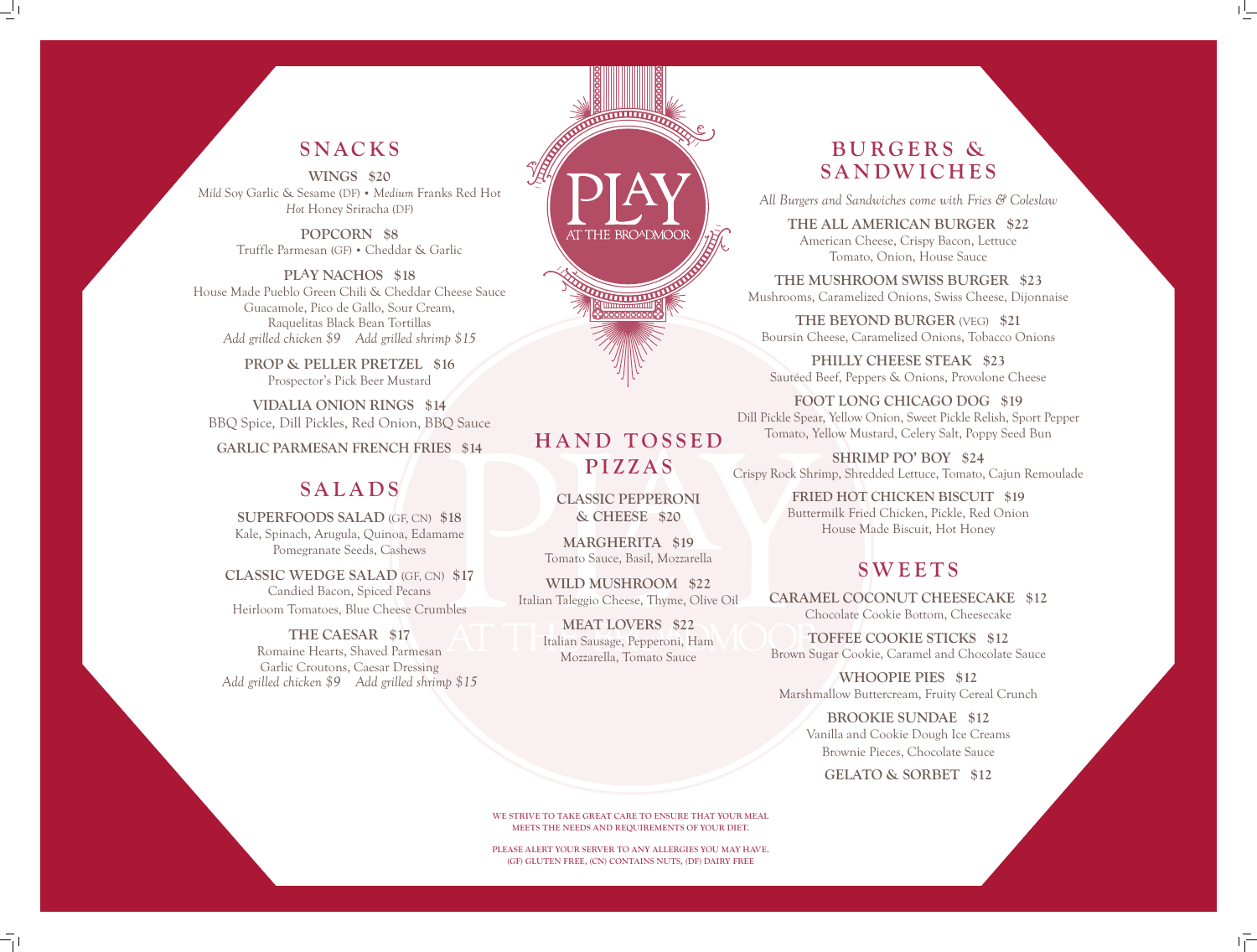

### PLAYFUL REFRESHMENTS

KID KRAZY *\$7* Housemade strawberry lemonade topped with Sprite

ROOT BEER FLOAT *\$9* Vanilla ice cream and root beer

CRIMSON PIN *\$9* Strawberry purée with orange and pineapple juices… a real tropical treat!

COSMIC SODA *\$7* Blue Raspberry Sprite with Grenadine

PLAY COLADA *\$8*  Pineapple juice mixed with Almond Milk Coconut Cream CLASSIC and SPECIALTY SHAKES (GF) *\$10* Vanilla, Chocolate, or Strawberry

GRASSHOPPER (GF) *\$10* Mint chocolate chip ice cream, chocolate swirl whipped cream

CAKE BATTER *\$10* Just like mom used to make!

BLACK & WHITE *\$10* Vanilla ice cream, chocolate sauce, Oreo cookies

SHAVED ICE (GF) *\$6*  Strawberry, Coconut, Blue Raspberry

We strive to take great care to ensure that your meal meets the needs and requirements of your diet. Please alert your server to any allergies you may have. (GF) Gluten Free, (CN) Contains Nuts, (DF) Dairy Free

*A 20% service charge will be added to your total check.*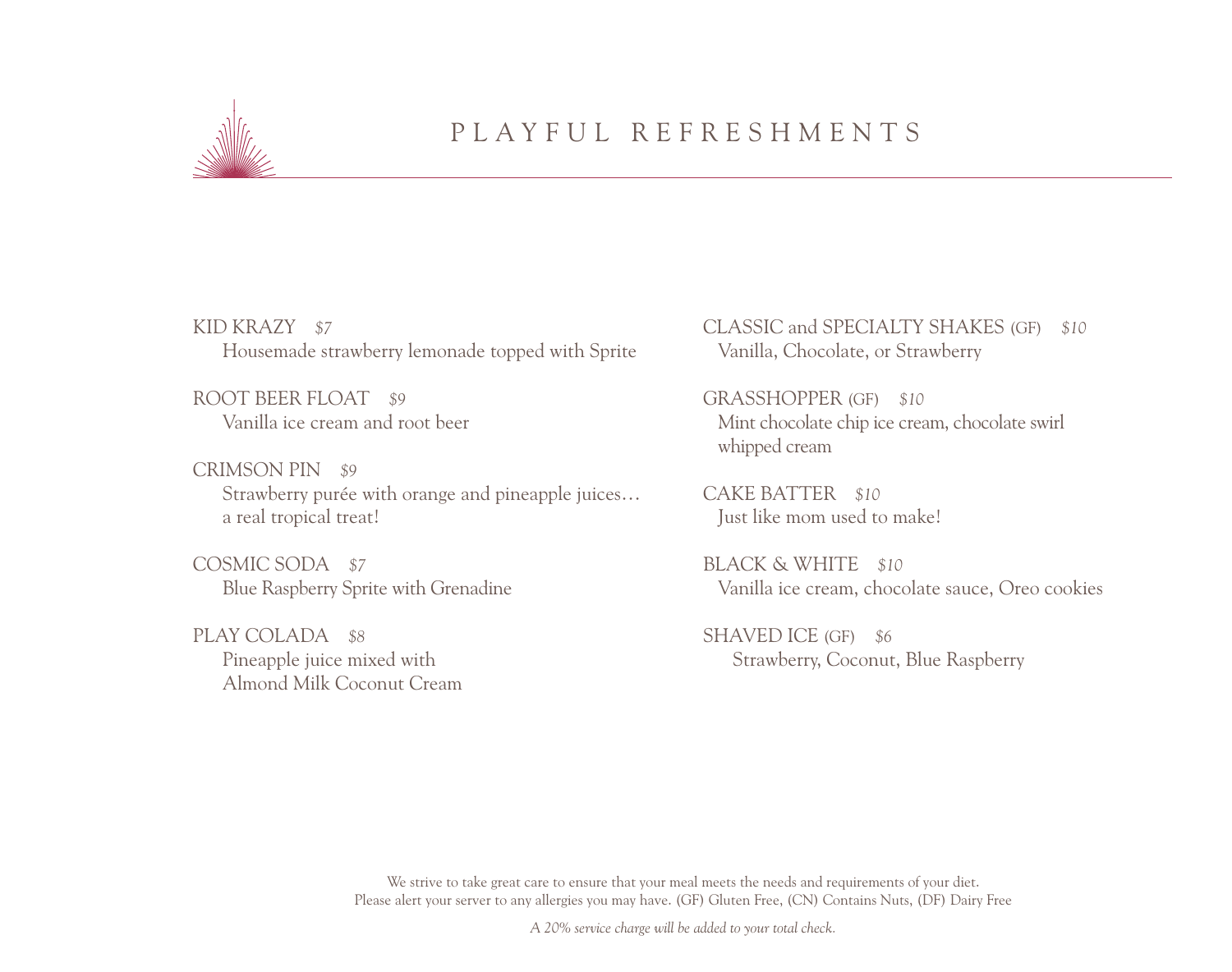

### PLAYFUL ADULT COCKTAILS

#### CUCUMBER ELDERFLOWER COLLINS *\$16*

Floral and delicate. Made with Gin or Vodka, Cucumber, fresh lemon juice, Simple syrup, St. Germain, and a splash of soda water.

#### BASIL BOURBON LEMONADE *\$17*

When you want to "chill" on a warm day. Made with Bourbon, Grand Marnier, fresh lemon juice, and muddled basil.

#### BOULEVARDIER *\$18*

Warm and rich like a man-about-town. Made with Rye Whiskey, Sweet vermouth and Campari.

#### ROSEMARY RASPBERRY MARTINI *\$16*

If you like a Cosmo, you'll love this! Made with Absolut Citron, Rosemary simple syrup, fresh lemon juice, raspberry puree, and a splash of cranberry juice.

#### COCONUT WHITE RUSSIAN *\$17*

Tropically twisted. Made with Vanilla vodka, Kahlua, and Almond Milk Coconut Cream.

#### BASIL GIMLET *\$16*

An Italian spin on the classic Gimlet. Made with Gin, Muddled basil, Agave, and fresh lime juice.

#### MANGORITA *\$17*

Bright and full of flavor. Made with Gold Tequila and Grand Marnier mixed with fresh mango puree, agave and lime juice.

#### SPICY GRAPEFRUIT MARGARITA *\$17*

Not your mom's Paloma. Made with Gold Tequila, Agave, fresh lime juice, Jalapeno Slices, Grand Marnier, and Grapefruit Juice. Chili Salt Rim.

#### PLAY SPARKLER *\$16*

Bright, bubbly and florlal - Prosecco and a splash of Hibiscus.

#### STRAWBERRY MINT COOLER *\$16*

Summer twist on a classic Mojito. Made with Rum, Mint, Fresh Strawberry, Agave, fresh lime juice, and a splash of soda water.

#### **SHAKES**

#### SALTED CARAMEL BOURBON *\$18*

Bourbon, Caramel Swirl ice cream, Kosher Salt, Caramel sauce, Pretzel Stick.

#### FROZEN IRISHMAN (GF) *\$18*

Whiskey, Bailey's Irish Cream, chocolate ice cream, Wafer Stick.

#### SHAMROCK *\$18*

Vodka, Creme de Menthe, Mint Chocolate Chip Ice Cream, Wafer Stick.

We strive to take great care to ensure that your meal meets the needs and requirements of your diet. Please alert your server to any allergies you may have. (GF) Gluten Free, (CN) Contains Nuts, (DF) Dairy Free

*A 20% service charge will be added to your total check.*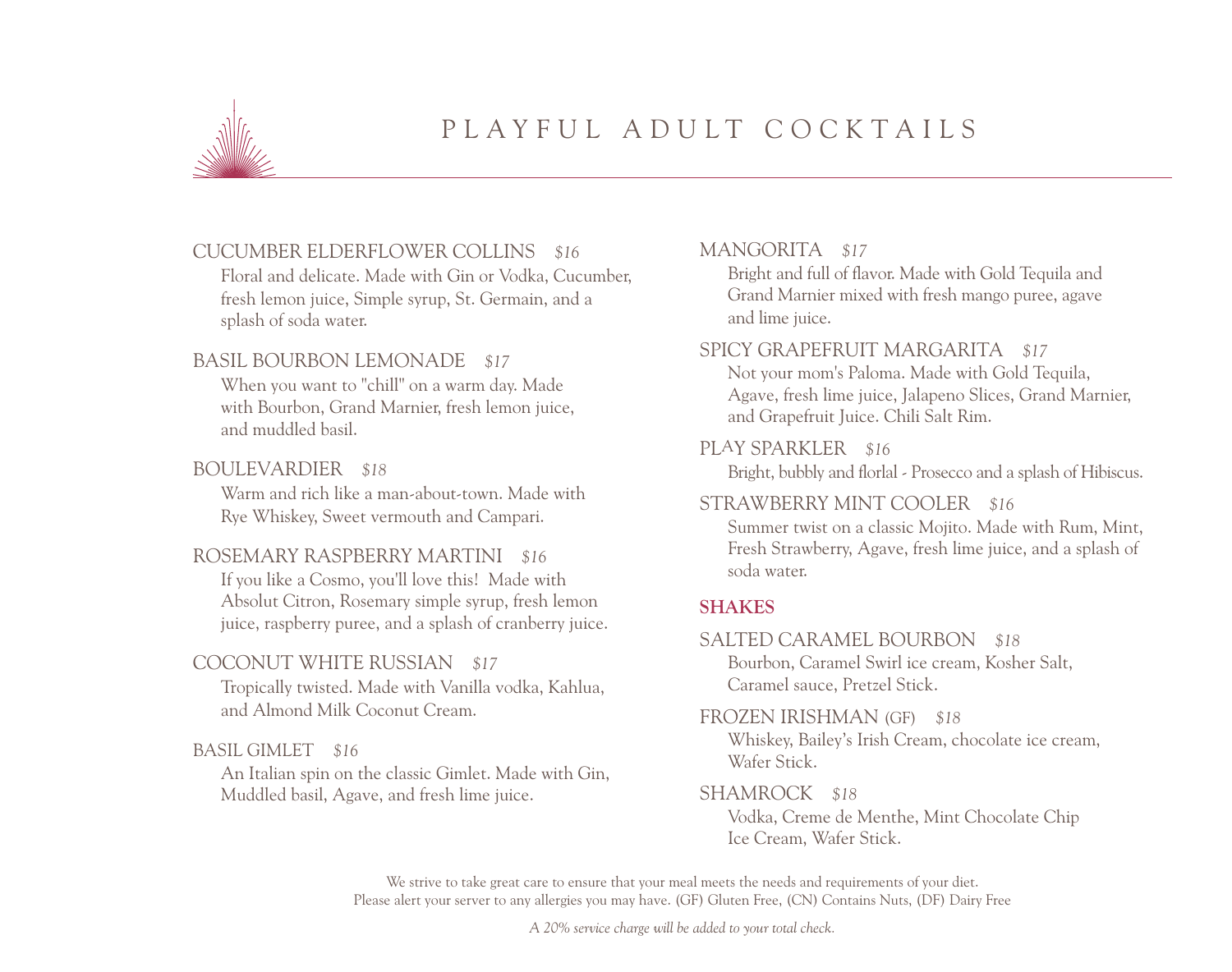

### SPIRITS AT PLAY

#### **VODKA**

| Absolut Vanilla\$11  |  |
|----------------------|--|
| Absolut Mandarin\$11 |  |
|                      |  |
|                      |  |
|                      |  |
|                      |  |
|                      |  |
|                      |  |
|                      |  |

#### **RUM**

| Bacardi Superior \$10                |  |
|--------------------------------------|--|
| Cruzan Ask for available flavors\$11 |  |
|                                      |  |
| Captain Morgan\$10                   |  |
|                                      |  |
|                                      |  |
|                                      |  |

#### GIN

#### WHISKEY/BOURBON

| Canadian Club \$10        |  |
|---------------------------|--|
|                           |  |
|                           |  |
|                           |  |
| Bulleit Bourbon\$12       |  |
| Bulleit Rye Whiskey\$12   |  |
|                           |  |
| Breckenridge Bourbon \$13 |  |
| Woodford Reserve\$15      |  |
|                           |  |
|                           |  |
|                           |  |
|                           |  |
|                           |  |
| Peach Street Colorado     |  |
| Straight Bourbon\$19      |  |
| <b>TEQUILA</b>            |  |
|                           |  |
| Gran Centenario Plata\$11 |  |
|                           |  |
| Don Julio Silver\$18      |  |
|                           |  |
| Don Julio Anejo\$20       |  |
| Don Julio 1942 \$39       |  |

#### **SCOTCH**

| Glenlivet 12 Yr \$15    |  |
|-------------------------|--|
| Johnny Walker Black\$16 |  |
|                         |  |
|                         |  |
|                         |  |
|                         |  |
|                         |  |
| <b>CORDIALS</b>         |  |
|                         |  |
|                         |  |
|                         |  |
|                         |  |
|                         |  |
|                         |  |
|                         |  |
|                         |  |
|                         |  |
|                         |  |
| Grand Marnier\$14       |  |
|                         |  |

A 20% service charge will be added to your total check.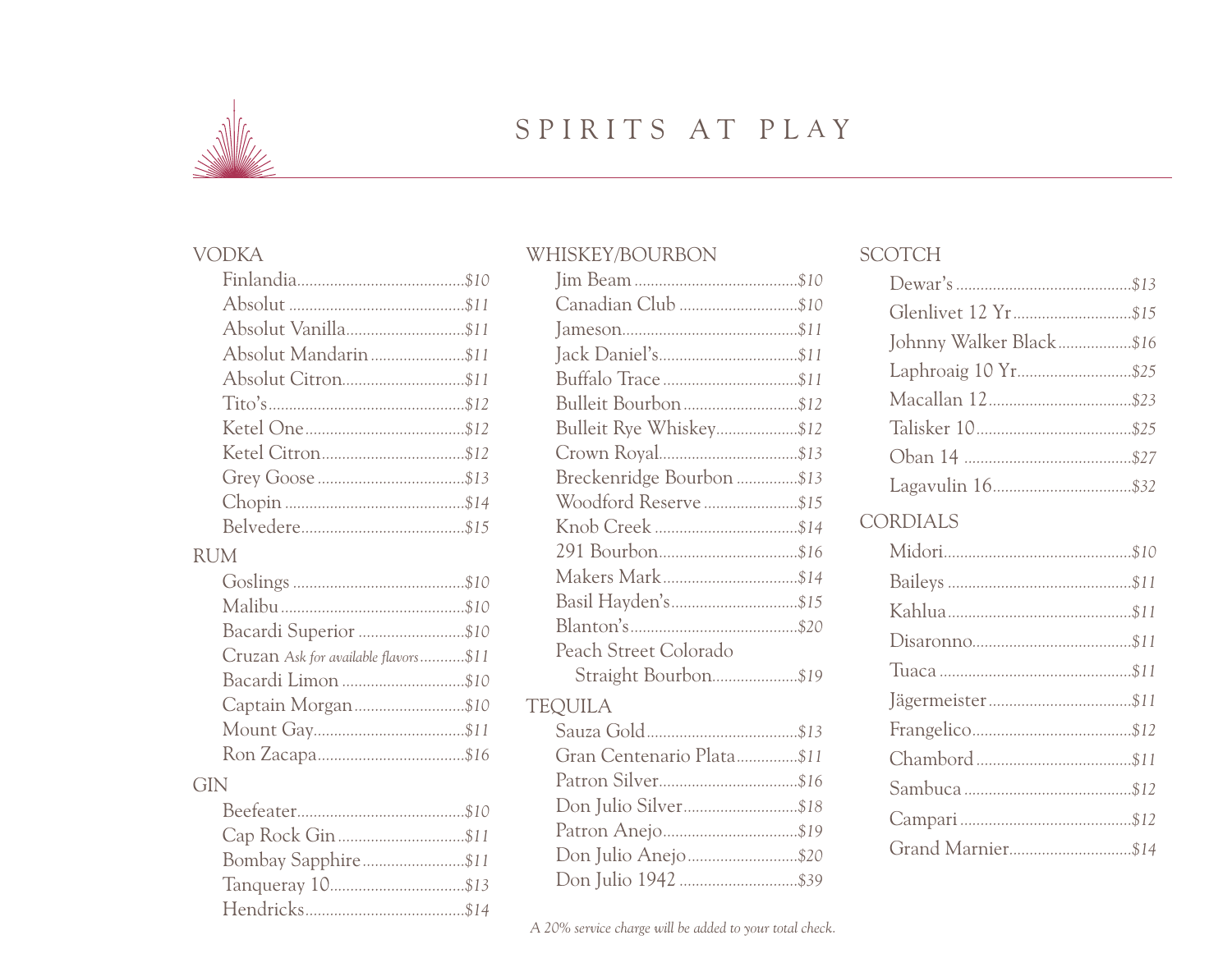

## BEERS AT PL A Y

DRAFT BEER *\$10* We proudly serve a rotating selection of Colorado Microbrews. Ask your server for selections.

#### DOMESTIC BOTTLES *\$8*

Bud Light

Coors Light

Michelob Ultra

Miller Lite

NON-ALCOHOLIC *\$7*  Clausthaler

#### PREMIUM BOTTLES *\$9*

Bristol Laughing Lab Scottish Ale O'Dell IPA New Belgium Fat Tire Amber Ale Corona Guinness Angry Orchard Stella Artois

BEER FLIGHT *\$10*  Tasting selection of 3 draft beers